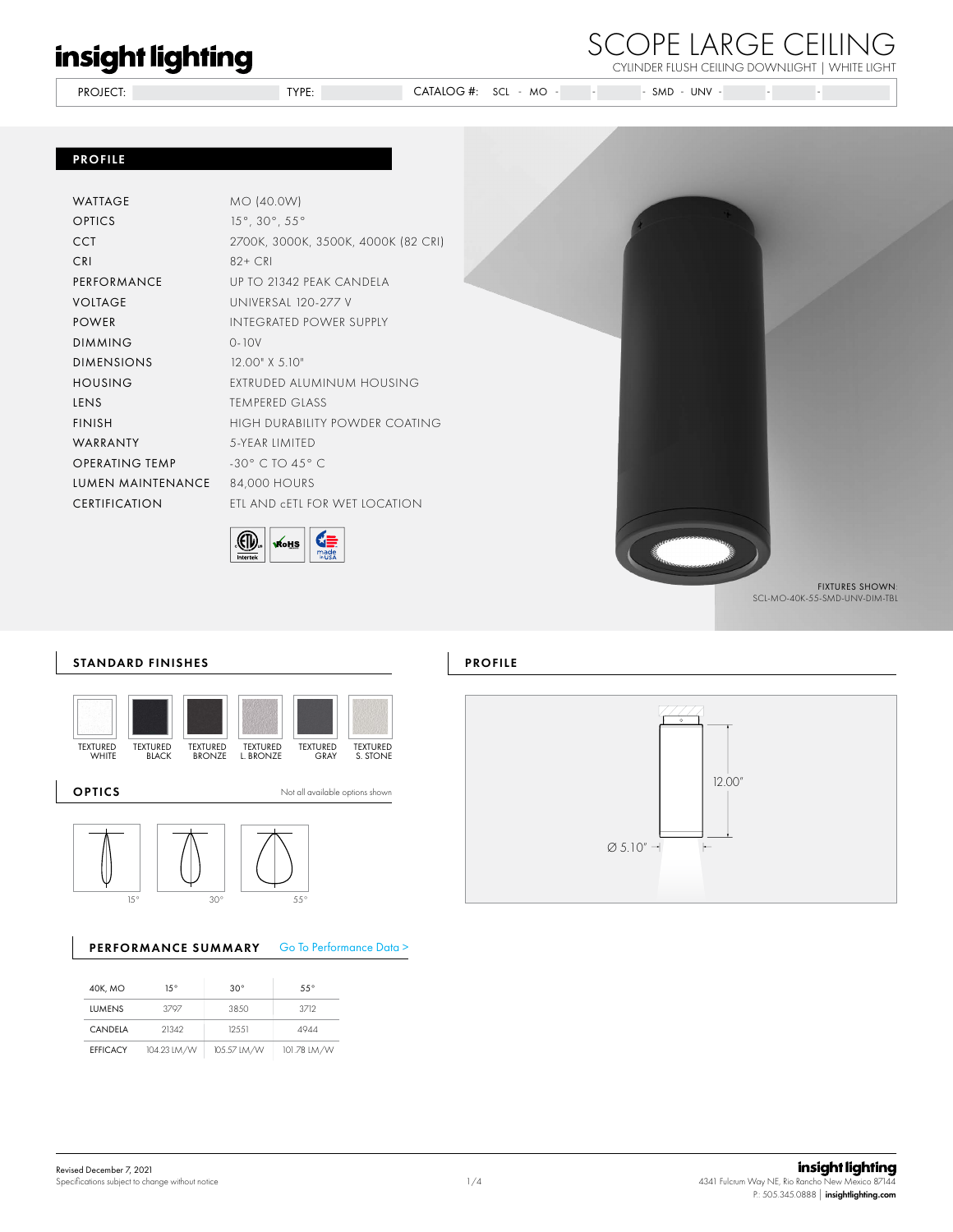### SCOPE LARGE CEILING CYLINDER FLUSH CEILING DOWNLIGHT | WHITE LIGHT

PROJECT: TYPE: CATALOG #:  $SCI - MO - - - - SMD - IINV -$ SPECIFICATION 2 3 4 5 6 7 8 8 9 **SCL 11** seperate options with dashes MO SMD SMD UNV 15° 30° 55° 15 30 55 5 MOUNTING SMD TEXTURED WHITE TW TEXTURED BLACK TBL TEXTURED BRONZE TEXTURED LIGHT BRONZE TEXTURED GRAY TEXTURED SANDSTONE CUSTOM COLOR TBR TLB TG TS  $CC$ Contact factory for custom color - additional charges will apply 9 OPTIONS HIGH CRI, 90+ HCRI SURFACE, DOWNLIGHT 3 CCT 1 FIXTURE SCOPE LARGE PENDANT SCL 2700K 27K 3000K 30K 3500K 35K 4000K 40K 4 CATEGORY 6 VOLTAGE 120 - 277V UNIVERSAL UNV 8 FINISH 7 CONTROLS NON-DIMMING NO 0-10V DIMMING DIM 2 WATTAGE 40 W MEDIUM OUTPUT MO Requires DMX Distribution and Programming Kit see below DMX DIMMING DMX Dimming controls to be provided by others

> Corrosion resistance finish complies with ASTM B117 standard CRF is recommended for coastal or extreme exterior

> CORROSION RESISTANT FINISH CRF

environments

### $\mathsf{CONROL}$  & WIRING OPTIONS  $\mathsf{SMOR}$  and  $\mathsf{SMOR}$  and  $\mathsf{CMOR}$  and  $\mathsf{CMOR}$  and  $\mathsf{CMOR}$  and  $\mathsf{CMOR}$  and  $\mathsf{CMOR}$  and  $\mathsf{CMOR}$  and  $\mathsf{CMOR}$  and  $\mathsf{CMOR}$  and  $\mathsf{CMOR}$  and  $\mathsf{CMOR}$  and  $\mathsf{CMOR}$  an

### DMX/RDM DISTRIBUTION KIT (4 OUTPUTS) - IP67 CDS-RDM DMX/RDM PROGRAMMING TOOL RDM DMX/RDM Distribution Kit consists of four outputs DMX/RDM measurement and testing tool Each output is limited to one run per output - up to 32 fixtures max Allows for RDM addressing and monitoring of products that have RDM capability while also being able to test all elements of DMX data signals to ensure proper system operations Four terminators are included for end of line termination DMX DISTRIBUTION/PROGRAMMING KIT - REQUIRED FOR DMX DIMMING RDM TOOL - OPTIONAL

Contact factory to order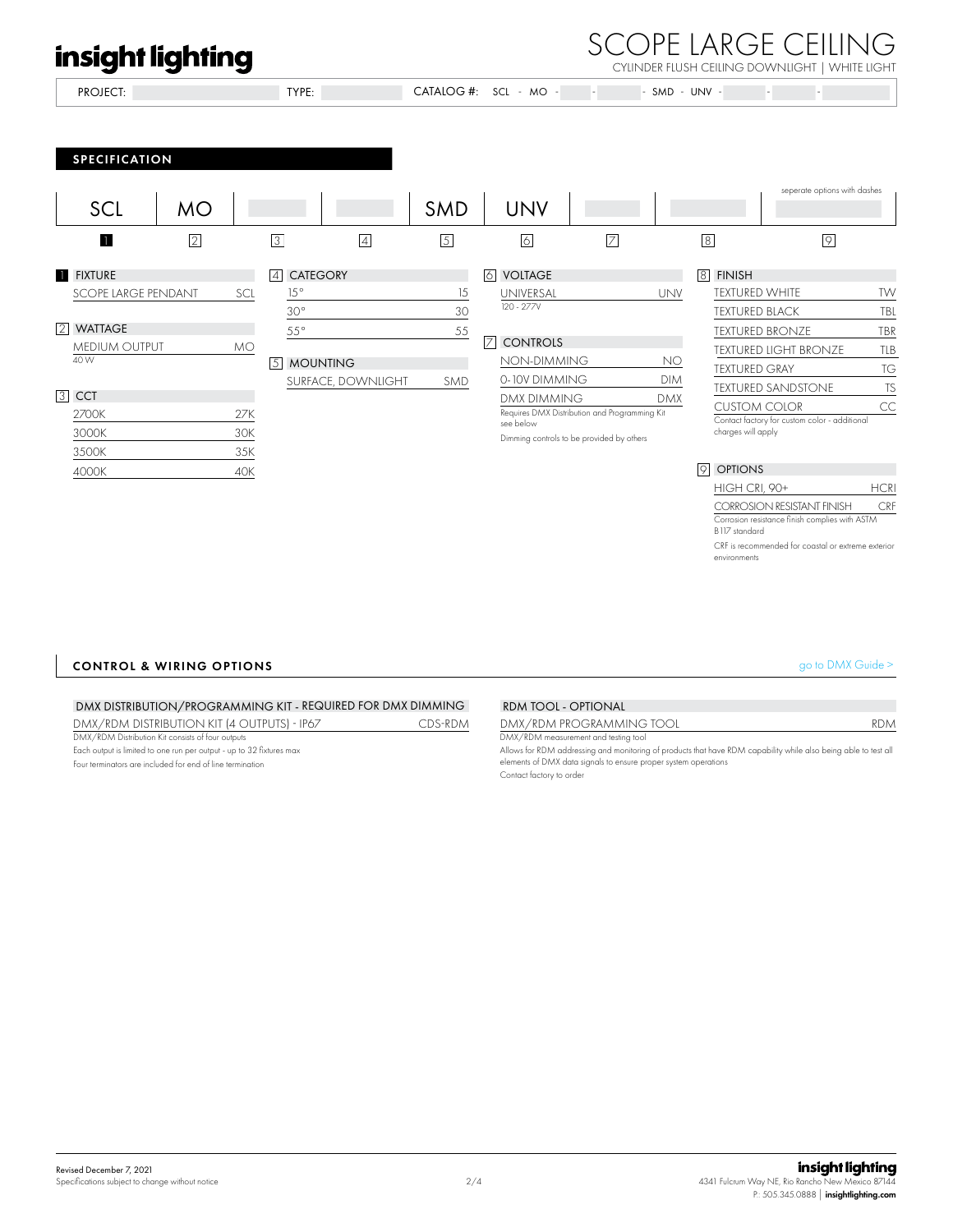PROJECT: TYPE: CATALOG #: SCL - MO -

### SCOPE LARGE CEILING CYLINDER FLUSH CEILING DOWNLIGHT | WHITE LIGHT

 $\overline{\phantom{a}}$  - SMD - UNV -  $\overline{\phantom{a}}$  -  $\overline{\phantom{a}}$ 

### PERFORMANCE

### PERFORMANCE DATA

|                                                                      |         |                                   | MEDIUM OUTPUT (40.0 W)             |                 |
|----------------------------------------------------------------------|---------|-----------------------------------|------------------------------------|-----------------|
|                                                                      | OPTIC   | <b>DELIVERED</b><br><b>LUMENS</b> | <b>LUMINARE</b><br><b>EFFICACY</b> | PEAK<br>CANDELA |
| UP OR<br>$15^{\circ}$<br><b>DOWN</b><br>$30^{\circ}$<br>$55^{\circ}$ |         | 3797 LM                           | 104.23 LM/W                        | 21342           |
|                                                                      |         | 3850 LM                           | 105.57 LM/W                        | 12551           |
|                                                                      | 3712 LM | 101.78 LM/W                       | 4944                               |                 |

### MAXIMUM FIXTURES PER RUN

|                | MEDIUM OUTPUT (40.0 W) |      |  |
|----------------|------------------------|------|--|
| <b>FIXTURE</b> | <b>120V</b>            | 277V |  |
| 12.00"         | 32                     | 75   |  |